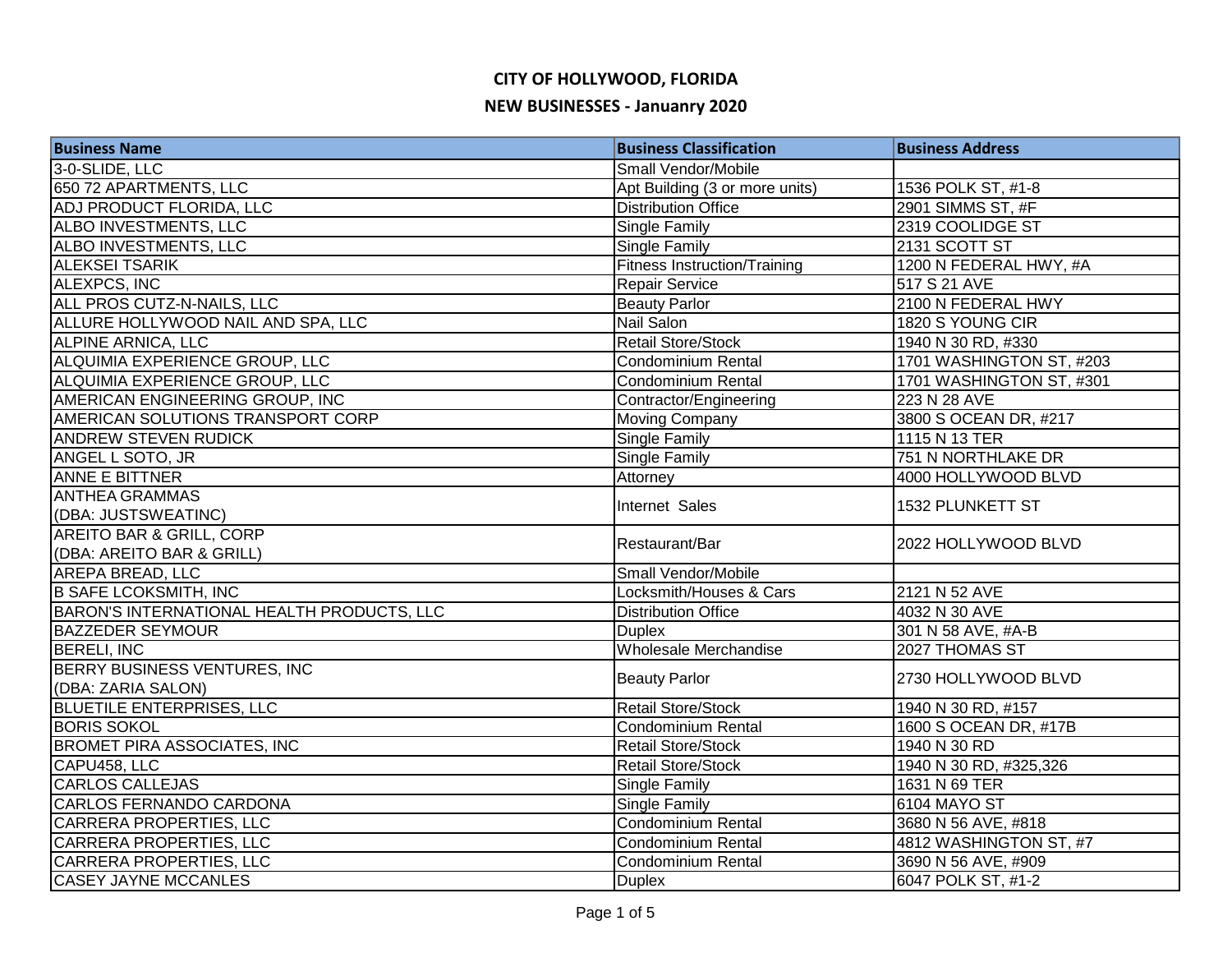| <b>Business Name</b>                     | <b>Business Classification</b> | <b>Business Address</b>          |
|------------------------------------------|--------------------------------|----------------------------------|
| <b>CATHERINE PATRICK</b>                 | <b>Retail Store/Stock</b>      | 1940 N 30 RD, #558               |
| <b>CEDAR RAPIDS, LLC</b>                 | <b>Duplex</b>                  | 1642 FLETCHER ST, #1-2           |
| CEREBERUS SFR HOLDINGS II, L.P.          | <b>Single Family</b>           | 612 N PARK RD                    |
| CEREBERUS SFR HOLDINGS II, L.P.          | <b>Single Family</b>           | 530 S 28 AVE                     |
| CEREBERUS SFR HOLDINGS II, L.P.          | <b>Single Family</b>           | 1211 N 74 WAY                    |
| CHIA BALLZ, INC                          | <b>Retail Store/Stock</b>      | 1940 N 30 RD, #297-298           |
| <b>CHIMBWA SON, LLC</b>                  | Lawn Maintenance               | 6229 DAWSON ST                   |
| CHIROPRACTIC CLINIC OF SOUTH FLORIDA, PL | <b>Medical Office</b>          | 7060 TAFT ST                     |
| COCOTE, LLC                              | Condominium Rental             | 4010 S OCEAN DR, #2306           |
| <b>COMIDA DE ALMAS, LLC</b>              | Small Vendor/Mobile            |                                  |
| <b>D &amp; E INVERSIONES, CORP</b>       | <b>Condominium Rental</b>      | 3725 S OCEAN DR, #1222           |
| DANIEL KENNEDY                           | Apt Building (3 or more units) | 2118 N OCEAN DR, #1-4            |
| DARINOR, LLC                             | Condominium Rental             | 4010 S OCEAN DR, #R-506          |
| DARK SUN, LLC                            | <b>Tattoo Shop</b>             | 1948 TYLER ST                    |
| DAVIN BARBANELL, DC                      | Chiropractor/Chiropodist       | <b>7060 TAFT ST</b>              |
| <b>DISMERY CARABALLO</b>                 | <b>Retail Store/Stock</b>      |                                  |
| (DBA: BELLE BOUTIQUE)                    |                                | 1940 N 30 RD, #227               |
| <b>DOMINGO RINEON</b>                    | Car Wash & Detail (Mobile)     | 6120 LINCOLN ST                  |
| DOV OCKEN                                | <b>Single Family</b>           | 4001 N 41 CT                     |
| <b>DYEHARD FAN SUPPLY, LLC</b>           | <b>Retail Sales</b>            | 3555 S OCEAN DR                  |
| EBELLE' PERMANENT MAKEUP, LLC            | <b>Tattoo Shop</b>             | 2 OAKWOOD BLVD, UNIT 190, STE 44 |
| <b>EMERALD HILLS HAND THERAPY, LLC</b>   | Therapist/Occupational         | 4420 SHERIDAN ST                 |
| <b>EMPIRE OF THE SUN, LLC</b>            | <b>Condominium Rental</b>      | 610 S PARK RD, #11-1             |
| <b>EMPIRE OF THE SUN, LLC</b>            | <b>Condominium Rental</b>      | 640 S PARK RD, #28-4             |
| <b>ESMIE, LLC</b>                        | <b>Retail Store/Stock</b>      | 1940 N 30 RD, #85                |
| <b>ETEN, LLC</b>                         | Catering/Take Out              | 2029 HARRISON ST                 |
| <b>FARBLAN, LLC</b>                      | Condominium Rental             | 4010 S OCEAN DR, #308            |
| FMP INVESTMENT GROUP, LLC                | Condominium Rental             | 3901 S OCEAN DR, #11A            |
| <b>GADY ABRAMSON</b>                     | Chiropractor/Chiropodist       | 3990 SHERIDAN ST, #201           |
| GADY ABRAMSON, DC, PA                    | <b>Medical Office</b>          | 3990 SHERIDAN ST, #201           |
| (DBA: BACK TO MIND)                      |                                |                                  |
| <b>GARRETT WEINSTEIN, DC</b>             | Chiropractor/Chiropodist       | <b>7060 TAFT ST</b>              |
| <b>GASSEL ON THE SEA, LLC</b>            | <b>Charter Boats</b>           | 431 S SURF RD, #431              |
| <b>GIOVANNI J. GONZALEZ</b>              | <b>Single Family</b>           | 2650 WILEY ST- SUBLEASE          |
| <b>GLORIA ARTEAGA</b>                    | <b>Retail Store/Stock</b>      | 1940 N 30 RD, #17                |
| <b>GOLDEN COAST, INC</b>                 | Massage Therapists             | 6911 TAFT ST                     |
| <b>GRANAMAC CORP</b>                     | Condominium Rental             | 5300 HOLLYWOOD BLVD, #2          |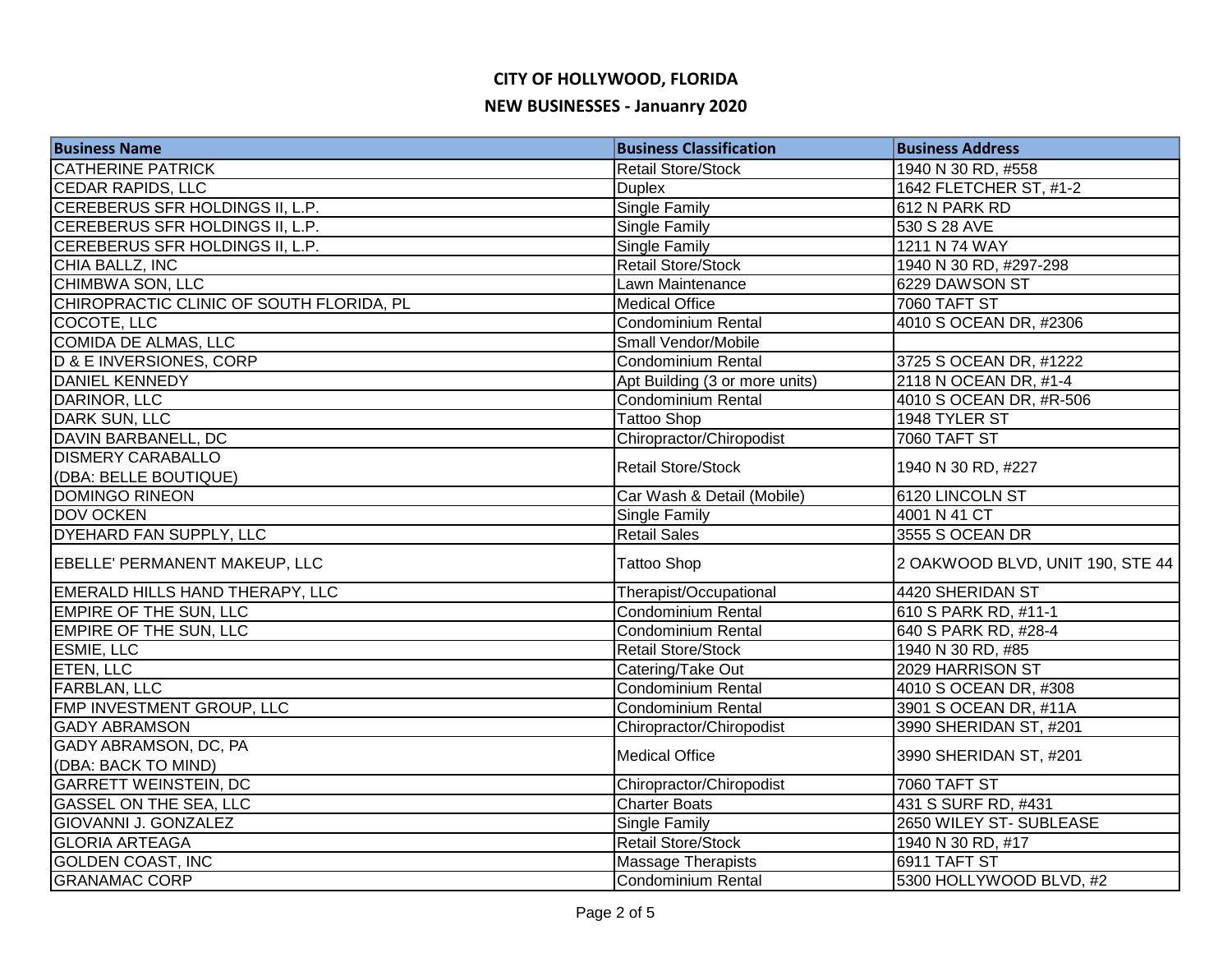| <b>Business Name</b>                       | <b>Business Classification</b>     | <b>Business Address</b>   |
|--------------------------------------------|------------------------------------|---------------------------|
| <b>HARLAN WITTENSTEIN</b>                  | <b>Condominium Rental</b>          | 1900 VAN BUREN ST, #301B  |
| HAYDEE CLEANING SERVCES, INC               | <b>Cleaning Services</b>           | 3601 MONROE ST, #202      |
| HAYES INTERNATIONAL, INC                   | Repair Service                     | 3734 SW 30 AVE            |
| HOFMANS GLASS & STOREFRONTS, INC           | Repair Service                     | 1316 N DIXIE HWY          |
| HOLLYWOOD BEAUTY SALON, INC                | <b>Beauty Parlor</b>               | 2327 N STATE ROAD 7       |
| HOLLYWOOD INVESTMENTS AR, CORP             | <b>Tax Services</b>                | 6067 HOLLYWOOD BLVD, #325 |
| ICG, LLC                                   | <b>Consultant/Business Advisor</b> | 140 S DIXIE HWY, #402     |
| <b>IMPORT EXPORT INTERNATIONAL, INC</b>    | Internet Sales                     | 5825 DAWSON ST            |
| <b>IMRE BUCSANYI</b>                       | <b>Single Family</b>               | 1607 TAFT ST              |
| <b>INTERLINGUAL SYSTEM OF AMERICA, INC</b> | Office                             | 5649 GARFIELD ST          |
| <b>ISABEL DELGADO</b>                      | Apt Building (3 or more units)     | 1845 DIXIEANNA ST, #1-4   |
| <b>ISIDORO GRIMBERG</b>                    | Condominium Rental                 | 5805 WASHINGTON ST, #13   |
| JAR RE HOLDINGS, LLC                       | Single Family                      | 907 N NORTHLAKE DR        |
| <b>JBD LOGISTICS, INC</b>                  | Office                             | <b>7700 HOPE ST</b>       |
| JM HOLLYWOOD, LLC                          | Gas/Convenience Store              | 2635 HOLLYWOOD BLVD       |
| (DBA: PUMP & MUNCH)                        |                                    |                           |
| JOHNSON TOWNHOMES, LLC                     | Single Family                      | 1705 JOHNSON ST, #C       |
| KALIKA WHITE                               | School/Dancing                     | 1022 S 56 AVE             |
| KATHERINE SCHUMACHER                       | Condominium Rental                 | 1600 S OCEAN DR, #2C      |
| KEREN H GOMEZ, DC                          | Chiropractor/Chiropodist           | <b>7060 TAFT ST</b>       |
| KG NORTHSTAR, LLC                          | Condominium Rental                 | 1701 WASHINGTON ST, #201  |
| KG NORTHSTAR, LLC                          | Condominium Rental                 | 1701 WASHINGTON ST, #603  |
| <b>LAURA MENDELSON</b>                     | <b>Condominium Rental</b>          | 3111 N OCEAN DR, #1512    |
| LEA LIBERMAN REV TR                        | <b>Commercial Rental Units</b>     | 2699 STIRLING RD, #305A   |
| <b>LEA LIBERMAN REV TR</b>                 | <b>Commercial Rental Units</b>     | 2699 STIRLING RD, #306A   |
| LLL LAND HOLDINGS, INC                     | <b>Broker/Real Estate</b>          | 1322 MADISON ST           |
| LYNORA'S ERRAND SERVICES, LLC              | <b>Janitorial Services</b>         | 2923 FUNSTON ST           |
| <b>MAITE BOMNIN TR</b>                     | Single Family                      | 1436 DEWEY ST             |
| <b>MARIO &amp; TATIANA TREIBIT</b>         | Condominium Rental                 | 1201 S OCEAN DR, #318S    |
| <b>MEDLINK NOW, LLC</b>                    | <b>Medical Office</b>              | <b>7060 TAFT ST</b>       |
| MENDOUSA, LLC                              | <b>Condominium Rental</b>          | 640 S PARK RD, #14-4      |
| MENDOUSA, LLC                              | Condominium Rental                 | 550 S PARK RD, #12-8      |
| MENDOUSA, LLC                              | Condominium Rental                 | 520 S PARK RD, #22-12     |
| <b>MIAMI GIRL USA, INC</b>                 | <b>Retail Store/Stock</b>          | 1940 N 30 RD, #239        |
| MILAGROS DE JESUS BARRERERA MUNOZ          | <b>Condominium Rental</b>          | 3690 N 56 AVE, #921       |
| MILLENNIUM STEEL, INC                      | Contractor/Exterminator            | 1128 N FEDERAL HWY        |
| <b>MOHAMED S ABDOU-ESSA</b>                | <b>Single Family</b>               | 1337 N 30 RD              |
| MOST WANTED PRESSURE CLEANING, INC         | <b>Cleaning Services</b>           | 2524 FUNSTON ST           |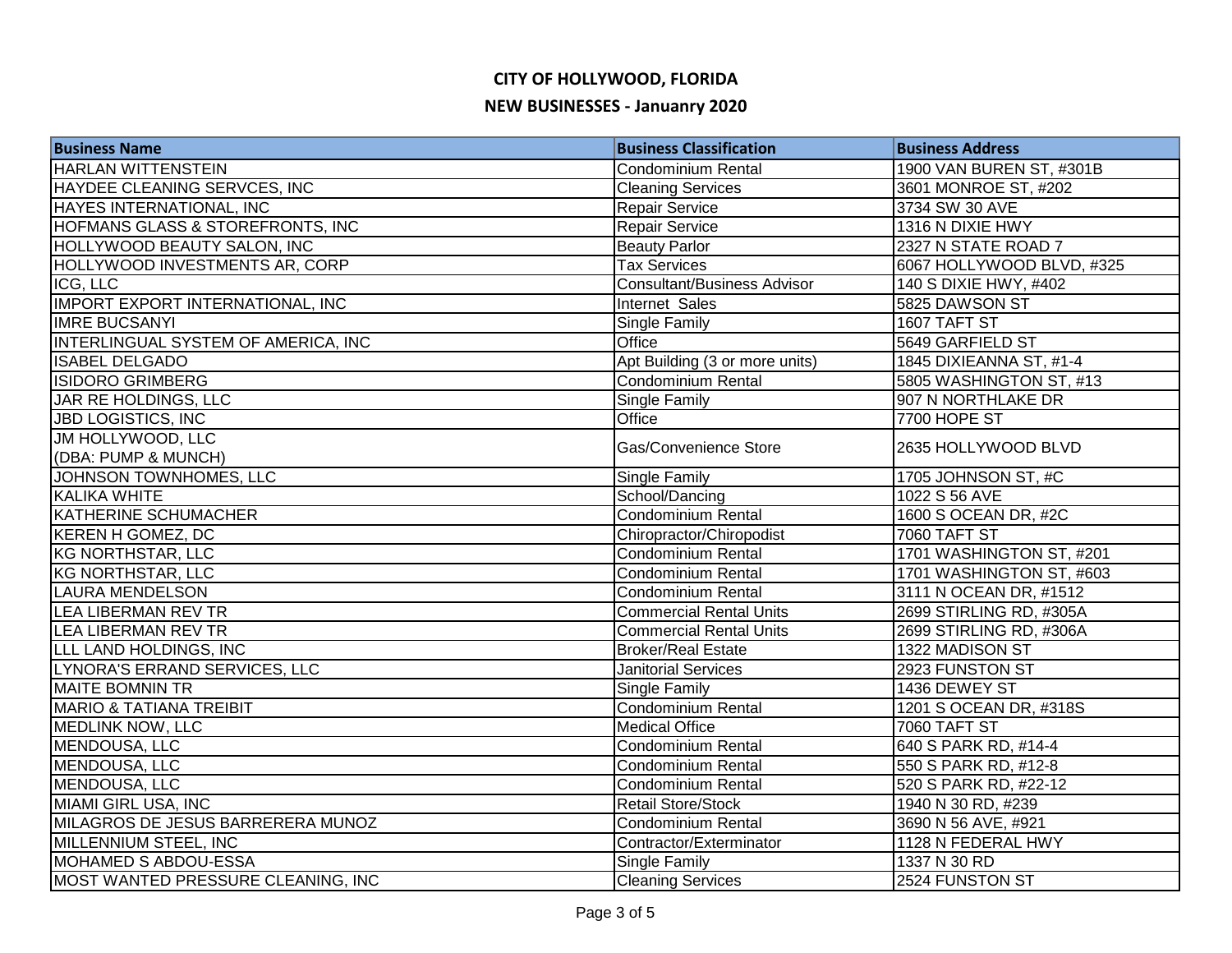| <b>Business Name</b>                              | <b>Business Classification</b> | <b>Business Address</b>   |
|---------------------------------------------------|--------------------------------|---------------------------|
| MVJ GROUP, LLC                                    | <b>Condominium Rental</b>      | 440 S PARK RD, #4-103     |
| NANCY J TENNANT                                   | Condominium Rental             | 400 N SURF RD, #903       |
| NDREAM GROUP, LLC                                 | <b>Condominium Rental</b>      | 4010 S OCEAN DR, #502     |
| NE 133 CAPITAL, LLC                               | Apt Building (3 or more units) | 2308 MONROE ST, - 2 BLDGS |
| NYDIA NAYIBE MALDONADO                            | Single Family                  | 1446 HAYES ST, #1         |
| <b>OCE PROPERTIES, LLC</b>                        | Office                         | 2524 FUNSTON ST           |
| <b>OLIDIA FLORES &amp; MAYDA DIAZ-FLORES</b>      | <b>Condominium Rental</b>      | 2632 VAN BUREN ST, #1     |
| <b>ORLANDO AGUILA, DC</b>                         | Chiropractor/Chiropodist       | <b>7060 TAFT ST</b>       |
| <b>ORLY &amp; YAGIL LANDAU H/E</b>                | <b>Single Family</b>           | 1533 TYLER ST             |
| PANSY'S SOUL FOOD, INC                            | Small Vendor/Mobile            |                           |
| PET HOUSE OF FLORIDA, INC                         | <b>Retail Store/Stock</b>      | 517 S 21 AVE              |
| <b>PREMIUM INTEGRATED SERVICE, LLC</b>            | <b>Janitorial Services</b>     | 1918 HARRISON ST, STE 204 |
| R & L CAR BROKER CORP                             | <b>Auto Sales</b>              | 1050 S DIXIE HWY          |
| <b>RACHEL GITTENS</b>                             | <b>Condominium Rental</b>      | 3630 N 56 AVE, #307       |
| RAMOTAR, SEECHARAN & SHAIDA                       | Apt Building (3 or more units) | 2032 JEFFERSON ST, #1-2   |
| RANA 4, LLC                                       |                                |                           |
| (DBA: KWIK STOP #129)                             | Grocery/Convenience Store      | 920 S 56 AVE              |
| <b>ROBERT H MILLWEE</b>                           | Single Family                  | 1951 PLUNKETT ST          |
| ROGER, CARVAJAL                                   | Single Family                  | 6800 GREENE ST            |
| <b>ROYAL PUBLIC ADJUSTERS, LLC</b>                | Insurance Adjuster             | 2870 STIRLING RD, #209    |
| SAINTANISE AGENORD                                | Antique Store                  | 1940 N 30 RD, #176-177    |
| SMG AUTO, LLC                                     | <b>Auto Sales</b>              | 5791 PLUNKETT ST, #9      |
| SOCIETE EN COMMANDITE MCSBFL IMMOBILIER           | Condominium Rental             | 777 N OCEAN DR, #S221     |
| <b>SPORTS CAR SOUTH, INC</b>                      | <b>Auto Sales</b>              | 5842 DEWEY ST #2          |
| SUBWAY 59996, INC                                 | Restaurant/Bar                 | 3050 OAKWOOD BLVD         |
| <b>TGCB HOLDINGS, LLC</b>                         | Single Family                  | 6034 DEWEY ST             |
| <b>TGCB HOLDINGS, LLC</b>                         | Single Family                  | 2131 PLUNKETT CT          |
| THE MERAN AUTO SALES, INC                         | <b>Auto Sales</b>              | 5704 RODMAN ST            |
| THE VIKING CLEANING AND RESTORATION SERVICES, LLC | <b>Cleaning Services</b>       | 1924 WASHINGTON ST        |
| THE WRAP, INC                                     | Small Vendor/Mobile            |                           |
| TINA'S DOMINICAN BEAUTY SALON, INC                | <b>Beauty Parlor</b>           | 7232 B TAFT ST            |
| TITAN MARINE POCUREMENT USA, LLC                  | Repair Service                 | 4110 N 29 AVE             |
| <b>TRADE SOLUTIONS, LLC</b>                       | Contractor/General             |                           |
| (DBA: PRONTO CONSTRUCTION DEVELOPERS)             |                                | 2800 N 30 AVE             |
| TRUST NO TFRIM 1637                               | <b>Duplex</b>                  | 1637 DEWEY ST, #1-2       |
| UNIQUE SALES, CORP                                | <b>Distribution Office</b>     | 2035 THOMAS ST            |
| URGENT CARE AND SURGERY CENTER, INC               | <b>Medical Office</b>          | 4000 SHERIDAN ST, #A      |
| <b>VERONICA A VAZQUEZ</b>                         | Condominium Rental             | 419 S CRESCENT DR, #4     |